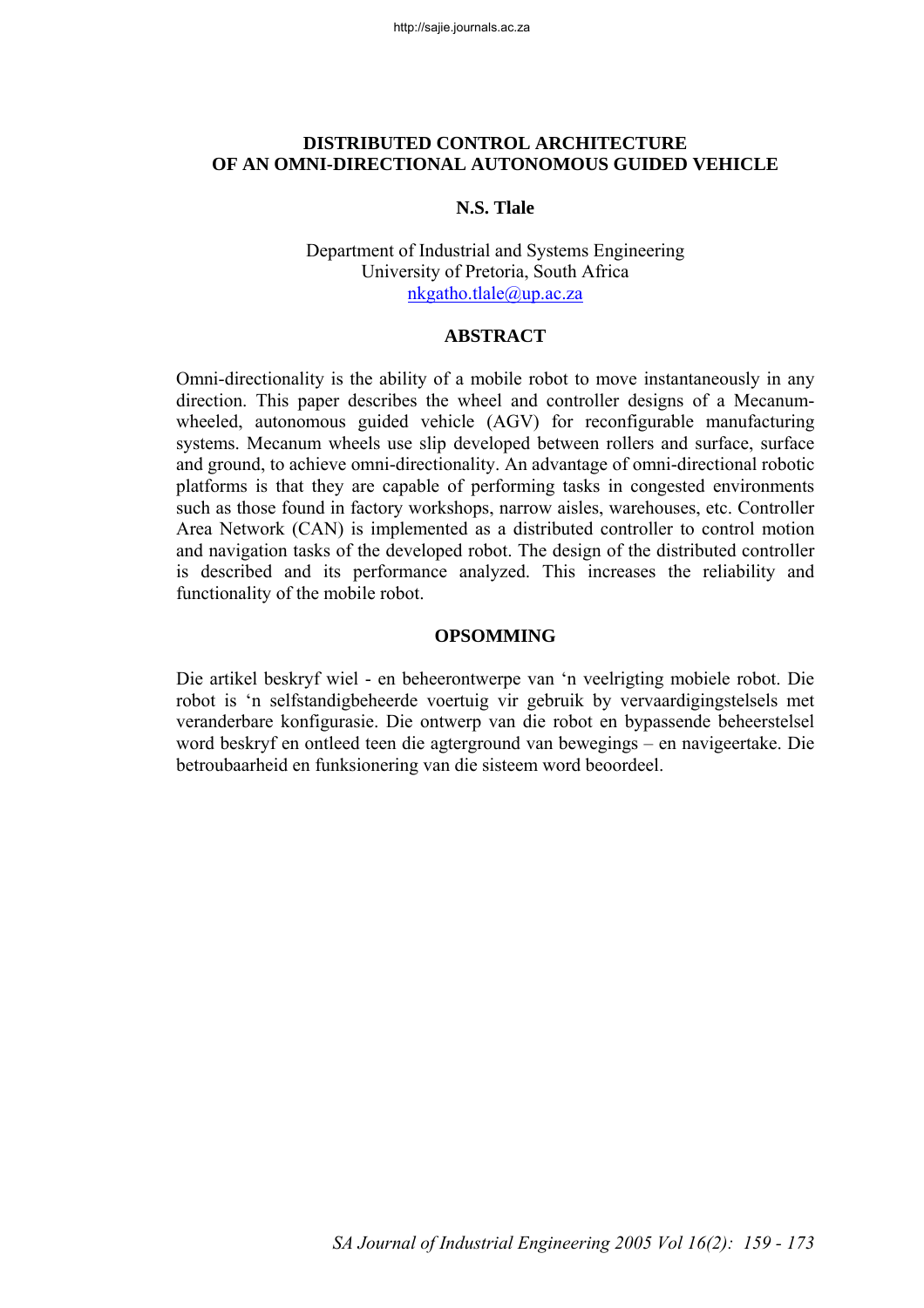# **1. INTRODUCTION**

Automated guided vehicles (AGV) that are controlled in real-time have become an integral part of modern reconfigurable manufacturing systems. They are used extensively in flexible manufacturing systems to move parts and to orient them as required [1]. Many designs of omni-directional or near omni-directional vehicles have been proposed. These can generally be dealt with by two approaches: conventional wheel and special wheel designs.

Conventional wheels are mechanically simple, have high load capacity and high tolerance to work surface irregularities. However, due to their non-holonomic nature, they are not truly omni-directional. Designs have been proposed to achieve near omni-directional mobility using conventional wheels. The most common designs are those using steered wheels [2]. Vehicles based on this design have at least two active wheels, each of which has both driving and steering actuators. However, this type of system is not truly omni-directional because it needs to stop and re-orient its wheels to the desired direction whenever it needs to travel in a trajectory with noncontinuous curvatures [3]. Omni-directionality is the ability of an AGV to move instantaneously in any direction from any configuration, and not necessarily changing its orientation.

Most special wheel designs are based on a concept that achieves traction in one direction and allow passive motion in another, thus allowing greater flexibility in congested environments [4]. One of the more common omni-directional wheel designs is that of the Mecanum wheel, invented in 1973 by Bengt Ilon, an engineer with the Swedish company Mecanum AB [5]. Many of the other commonly current designs are based on Ilon's original concept. The mobile robot developed in this paper uses Mecanum wheels to achieve omni-directionality. Mecanum wheels give the AGV the ability to change direction of its motion instantaneously without changing its orientation.

Currently, there are three approaches to AGV navigation in the literature: modelbased, sensor-based and hybrid approaches. Model-based approaches use accurate description of the environment to generate obstacle-free paths. Techniques for model-based path generation include: road mapping, cell decomposition and potential fields [6]. All of these methods can generate a path from an initial-point to an end-point using a model of the environment. However, it is usually difficult to obtain an accurate model of the environment. Sensor-based approaches execute control commands based on sensor data.

Central controllers complicate the development of the control systems for mobile robots because:

- many software components that interact with each other have to be developed. They sometimes do not behave in the manner expected;
- wiring of the robot's different systems to one central controller is complicated;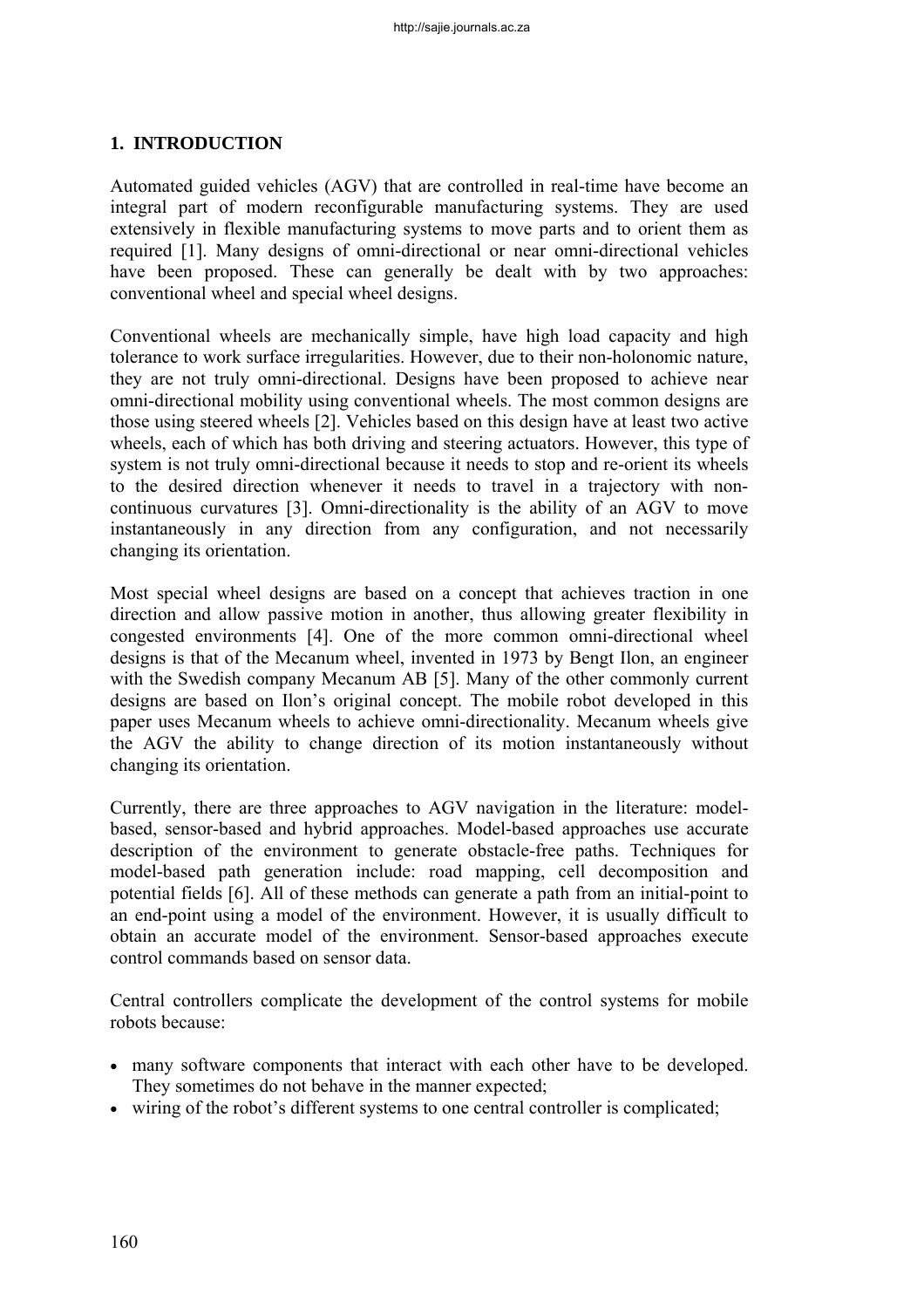- if the central controller fails, all the other sub-systems fail. For safety and production costs reasons, this is not desirable; and
- troubleshooting of errors is difficult.

Distributed controllers do not have the disadvantages of central controllers. With the cost of microprocessors being reduced, it is becoming cheaper to develop distributed control systems for manufacturing applications. Distributed implementation has many potential advantages over centralized ones such as improved performance, optimized resource utilization, reduced cabling, as well as enhanced fault tolerance and modularity [7]. In this paper, a Controller Area Network (CAN) is implemented as a distributed controller of a Mecanum-wheeled AGV. CAN uses a two-wired bus to connect the distributed controller modules of individual wheels and sensor systems.

Disadvantages of distributed control systems are the delays introduced in the system as a result of distributed control architecture for control tasks that are time critical. This includes problems that are concerned with timing, such as lag effect of zeroorder hold (ZOH) and problems with respect to motion control which are:

- transmission control delay  $\tau_{tcd}(k)$ , which is the total time taken from when the message or signal is transmitted on the bus to the time the actuator responds. It can be broken-down into its components depending on the system design. Control delay reduces a controller's phase margin by introducing a phase displacement and results in deteriorated control stability;
- jitters, which are unintentional time-variations in the duration of a time interval, e.g., a sampling period. Larger jitters can lead to vacant sampling. Depending on the persistence in the variation of  $\tau_{tcd}(k)$  and the dynamics of the controlled system, the performance or stability of the controller can suffer; and,
- transient errors, which are the loss or corruption of data or signals due to transient or permanent software and hardware failures. Such abnormal conditions can be thought of as prolonged sampling interval or actuation delay, causing varying control delays or open loop control.

Constant delays as well as the lag effects can be easily compensated for in discretetime control design. Compensating for time-variations, which may be stochastic, is much more difficult. These problems necessitate the importance of a temporally predictable (i.e. real-time) computer system that guarantees the time-invariant assumptions of control design. Alternatively, the problems of time variations can also be partially tackled in control design, e.g., by using robust control so that deviations from nominal timing can be tolerated [7].

The requirement of high reliability and high functionality of the mobile robot necessitates the use of a distributed controller to be used because of the reasons given above. Controller area network (CAN), MCP2515 CAN controller from Microchip, is implemented as stand-alone distributed controller modules (or nodes) on the control network [8]. PIC18F442 microcontrollers are used as local controllers on the network's controller modules.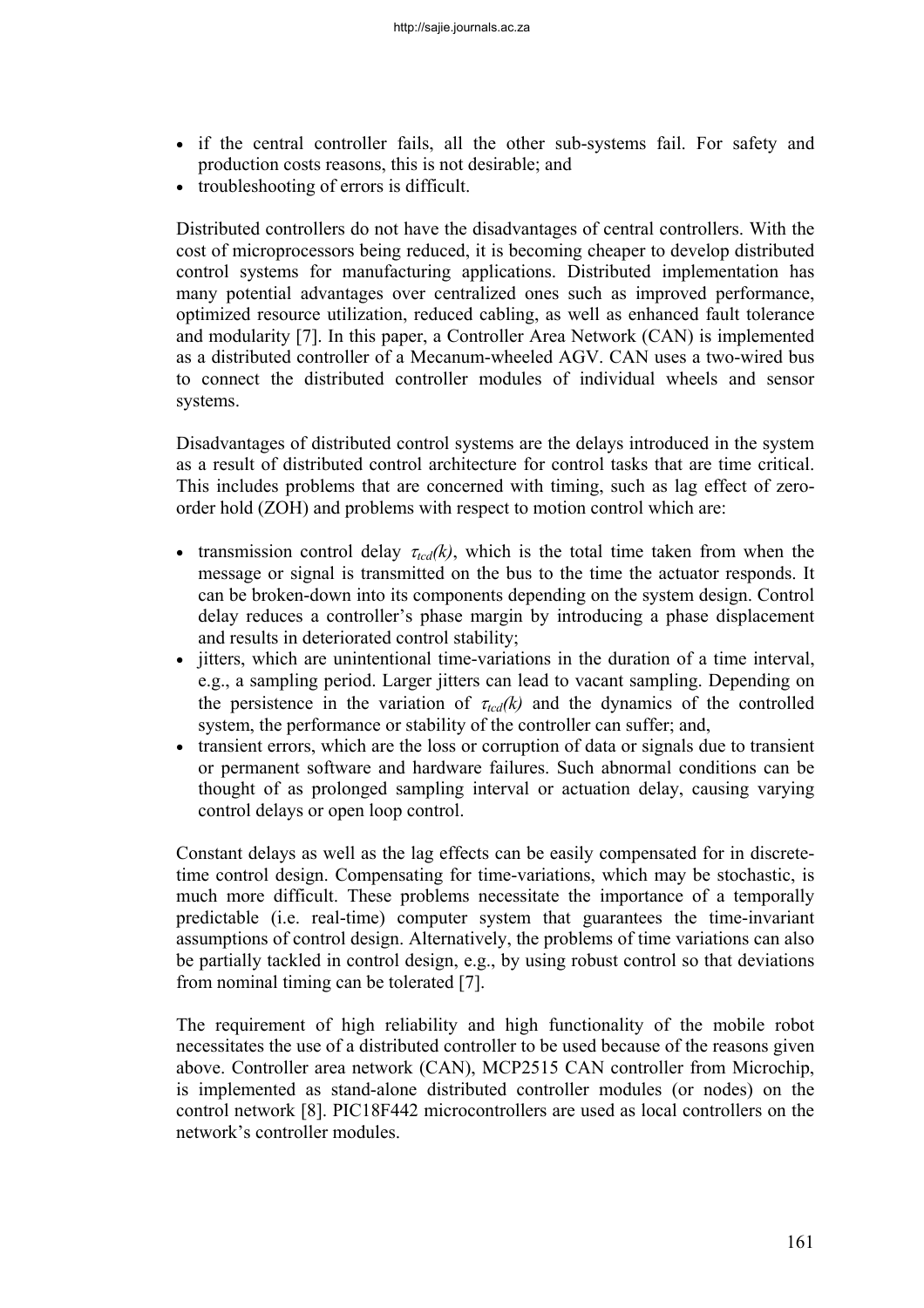### **2. MECHANICAL WHEEL DESIGN**

The developed AGV design uses both normal and Mecanum wheels. Mecanum wheels consist of a number of rollers around the circumference of the wheel hub. The rollers are orientated at some angle, *α*, from the axis of rotation of the wheel. Rollers can rotate about their own axis. For the developed AGV, an angle  $\alpha$  of 45<sup>0</sup> is used. All the four pairs of Mecanum wheels are independently controlled. The angle, *α,* controls the direction of the force that is developed between the wheel and ground surface. Forces developed on the wheels are perpendicular to the angle *α*. When the wheels are mounted on the AGV as shown in figure 1, the forces causing motion that are developed on the AGV can cause the AGV's motion to have the following directions: forward, backward, left, right, left diagonal reverse, right diagonal reverse, left diagonal forward, right diagonal forward, clockwise and counter clockwise. The direction of the developed motion depends on the wheel orientation with respect to the AGV body and the rotation of the wheel. The orientation of the wheels on the AGV is such that the vehicle is moving forwards when all the wheels are rotating forwards.



**Figure 1: Directional control of a Mecanum wheeled AGV. Right-hand rule used to determine the direction of rotational speed of wheels Roller angle** *α* **is also shown**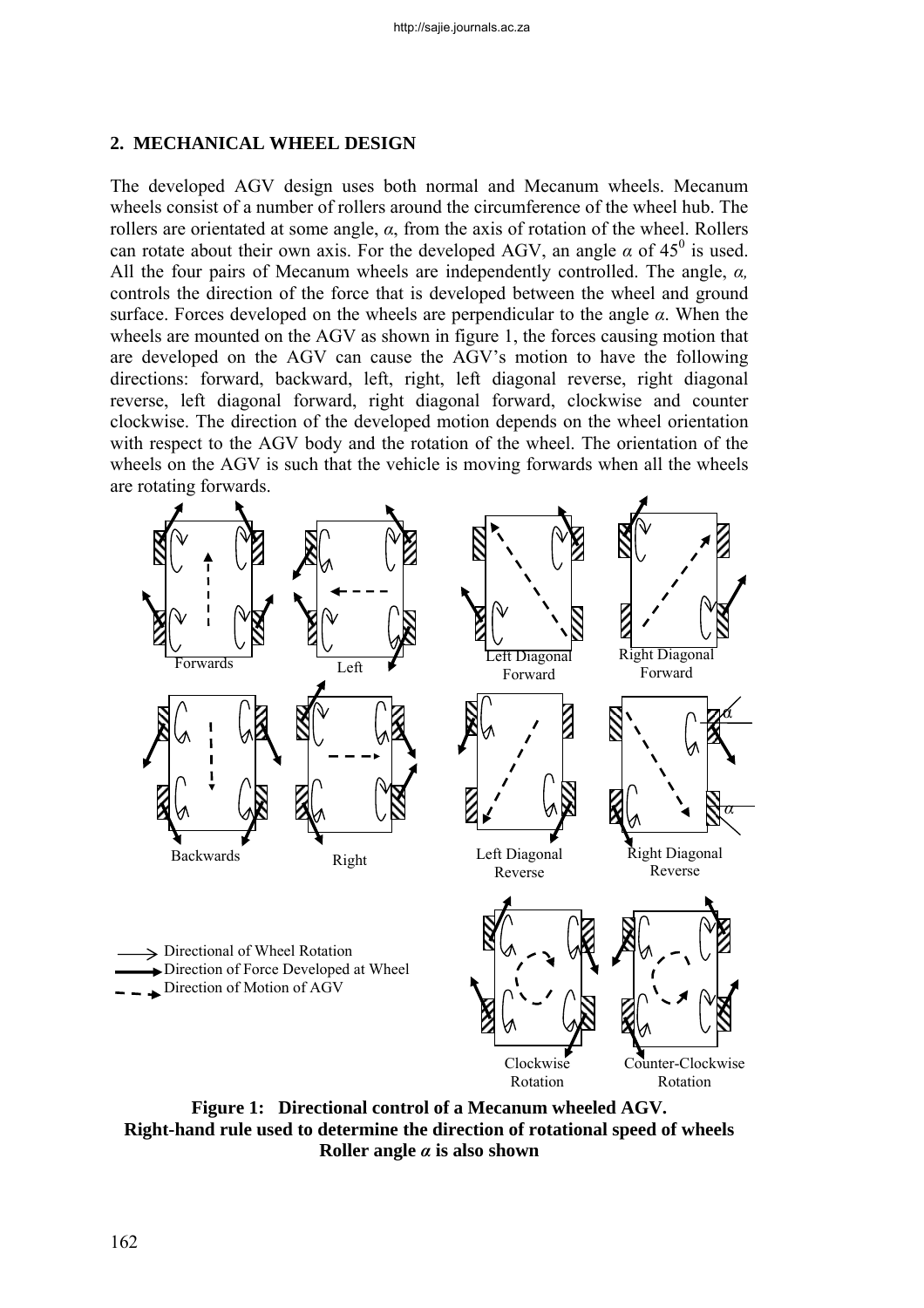To control the direction of the translational and rotational speeds of the AGV, different combinations of Mecanum wheels' rotations are used. The ability of the AGV is fully exploited in this paper by implementing a distributed controller that has nodes dedicated to controlling only one Mecanum wheel. For example, to move the robot to the left, only two right wheels can be rotated against each other outwardly, or only two left wheels can be rotated against each other inwardly, or both the left and right pairs of wheels can be used and rotated in the manner as explained (refer figure 1). When the hardware on a certain wheel node fails, for example wheel node for the front left wheel, only the right wheel can be used to steer the vehicle to the left. Any desired orientation of the mobile robot can be achieved using the same technique. The slip developed between the rollers and the ground, and between the rollers and the wheel, gives the mobile robot the ability to change direction of its motion without changing its orientation. When the vehicle is moving on low friction surfaces such as surfaces covered with low friction plastics, carpeted surfaces, or surfaces that have some moisture or lubrication, considerable slip is encountered, and the AGV cannot be controlled effectively. It sometimes becomes dangerous for the AGV to operate in such conditions. It is necessary to detect slip, and to apply relevant control strategies to get the vehicle safely away from such surfaces.



## **Figure 2: (a) Mecanum wheel design with centrally mounted rollers which can rotate about their own axis to reduce friction (b) and (c) Set of Mecanum and normal wheels controlled by pneumatic cylinder (d) The developed mobile robot**

Mecanum wheel design that uses rollers that are held in the middle is implemented. The advantage of this design is that the wheels produce less friction while driving on general surfaces (refer figure 2 (a)). The Mecanum wheel design for this project is based on this improved wheel design. With free rotating rollers any combination of forward, sideways and reverse movement is possible with less friction [8]. Mecanum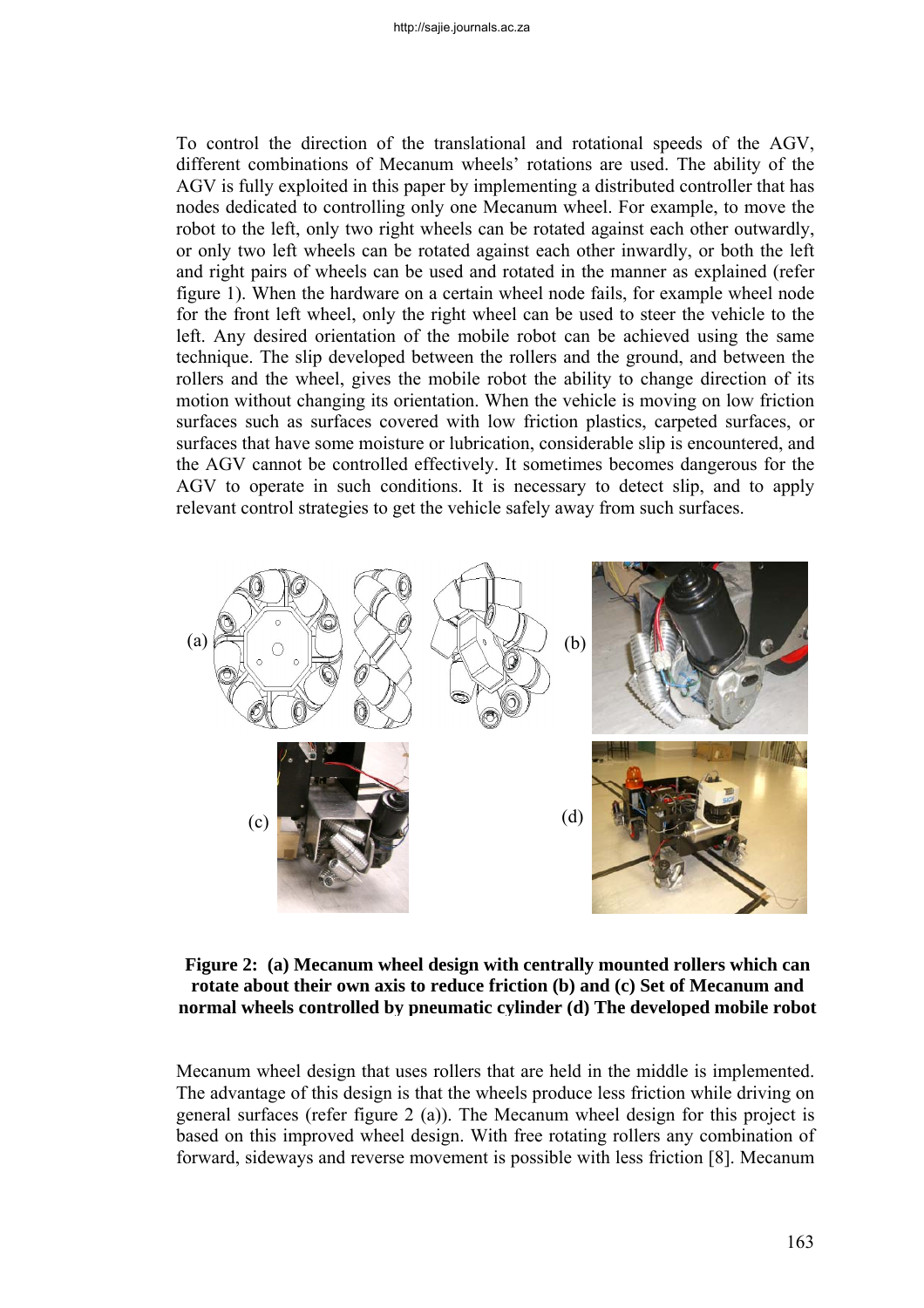wheels are used to steer the robot in the desired direction, mostly when the robot is moving on smooth surfaces, such as those found indoors. AGV motion on rough terrains, such as those found in outdoor environments, is facilitated by a second set of normal wheels. Each Mecanum wheel has an accompanying normal wheel, both attached to the same wheel frame (refer figures 2 (b) and (c)). Pneumatic cylinders are used to change from a Mecanum wheels set to a normal set of wheels (and vice versa) in outdoor environments and indoor environments respectively. Figure 2 (d) shows the developed AGV.

## **3. MATHEMATICAL MODEL OF MECANUM WHEELED AGV**

Let *xyz* be the reference coordinate axes, and *x'y'z'* be the body-attached coordinate axes as shown in figure 3. The force causing motion of the mobile robot, which is developed on each individual Mecanum wheel, *Fn*, can be determined to be:

$$
F_n = \frac{\nu}{R \theta_n} \frac{r_n \dot{\theta}_{Rn}}{R_m \dot{\theta}_n} \cdot K_n \cdot (\pm \theta_n) \cdot (\pm \cos \alpha i \pm \sin \alpha j') \tag{1}
$$

where *n* is the wheel number, *v* is the value of resultant translational velocity of AGV, *R* is the



**Figure 3:. Kinematic model of Mecanum wheeled AGV. The forces that cause motion which are generated by the rotation of the wheel and**  the rollers,  $F_n$ , are shown

radius of rotation of rollers on wheel *n*,  $\mathbf{e}_{nn}$  is the average rotational speed of rollers on wheel *n*,  $r_n$  is average radius of rollers on wheel *n*,  $K_n$  is the wheel constant dependant on; number of rollers per wheel, friction coefficient between rollers and ground surface and the robot's mass, *i'* and *j'* are unit vectors of body-attached coordinates axis *x'y'z'*.  $\dot{\theta}_n$ , the rotational speed of wheel *n*, is taken as positive in the direction shown in the Figure 3 i.e. when all the wheels are causing a forward movement of the mobile robot. If  $\alpha = 45^{\circ}$ , then  $K_n$  can include the effect of  $\alpha$  because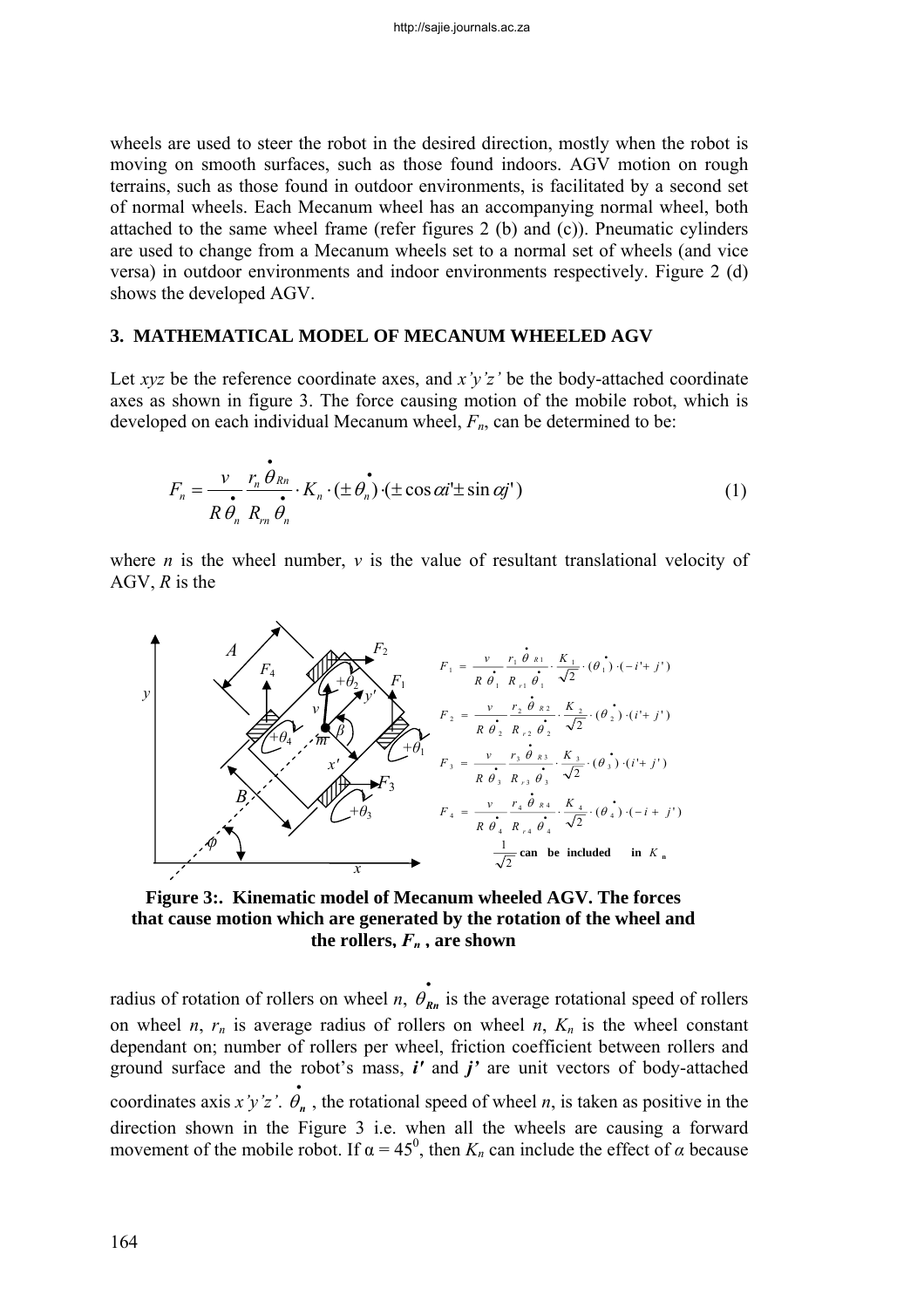$sin 45^\circ = cos 45^\circ$ .  $\frac{v}{\cdot}$  $R\theta_{\scriptscriptstyle Rn}$ *v* θ  $= s_{rhn}$  is the slip between the rollers and the hub of wheel *n*,

while *n rn Rnn R r* • • θ  $\frac{\theta_{Rn}}{\epsilon} = s_{rgn}$  is the slip between the rollers and the ground on wheel *n*.

The direction of the resultant force from all the wheels is the same as the direction of the resultant velocity of the mobile robot. The driving velocity developed on the wheel number  $n$ ,  $v_n$ , can be found as:

$$
v_n = s_{rhn} \cdot s_{rgn} \cdot K_n \cdot K_{wn} \left\{ (\pm \hat{\theta_n})(\pm \cos \alpha i \pm \sin \alpha j') \right\}
$$
 (2)

where  $K_{wn}$  is a constant for converting wheel force into wheel velocity, and is determined as the gain from the encoder reading to the linear wheel displacement of wheel *n*. The encoder gain  $K_{wn}$  is defined as:

$$
K_{\nu n} = \frac{r_n}{h_n N_n} \tag{3}
$$

where  $r_n$  is the radius of wheel *n*,  $h_n$  is the encoder resolution (pulses/rad) of wheel *n* and  $N_n$  is the gear ratio from motor shaft to wheel  $n$ .

The resultant velocity of the mobile robot, *v*, can be determined to be:

$$
v = \left\{ (s_{rh1} s_{rg1} K_1 K_{wl} \dot{\theta}_1) (-i' + j') + (s_{rh2} s_{rg2} K_2 K_{w2} \dot{\theta}_2) (i' + j') \right\} +
$$
  

$$
\left\{ (s_{rh3} s_{rg3} K_3 K_{w3} \dot{\theta}_3) (-i' + j') + (s_{rh4} s_{rg4} K_4 K_{w4} \dot{\theta}_4) (i' + j') \right\}
$$
 (4)

Simplifying,

$$
v = (-s_{rh1} s_{rg1} K_1 K_{wl} \dot{\theta}_1 + s_{rh2} s_{rg2} K_2 K_{w2} \dot{\theta}_2 + s_{rh3} s_{rg3} K_3 K_{w3} \dot{\theta}_3 - s_{rh4} s_{rg4} K_4 K_{w4} \dot{\theta}_4) i' + (s_{rh1} s_{rg1} K_1 K_{wl} \dot{\theta}_1 + s_{rh2} s_{rg2} K_2 K_{w2} \dot{\theta}_2 + s_{rh3} s_{rg3} K_3 K_{w3} \dot{\theta}_3 + s_{rh4} s_{rg4} K_4 K_{w4} \dot{\theta}_4) j'
$$
 (5)

Simplifying further,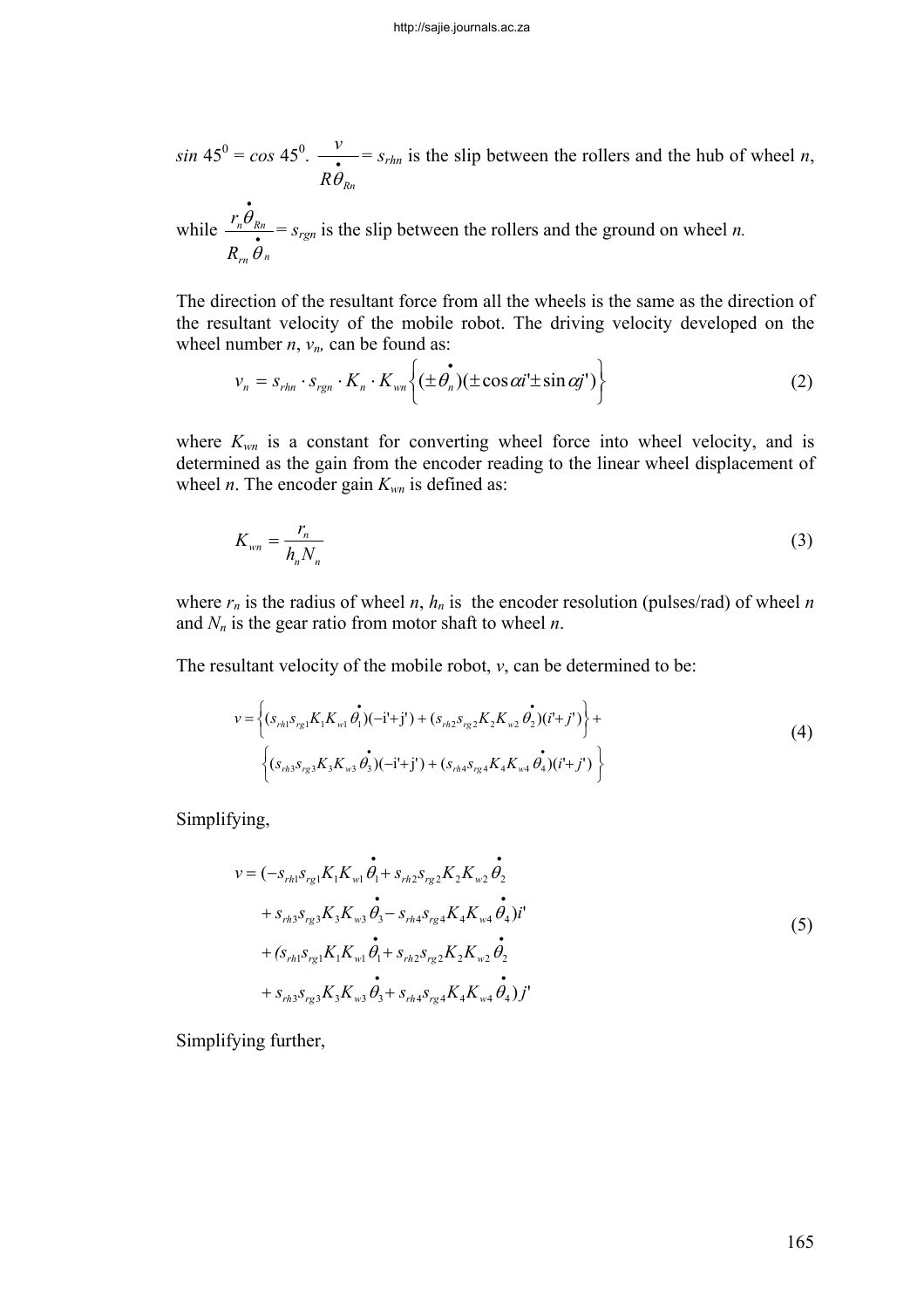$$
v = (-s_{rh1} s_{rg1} K_1 K_{wl} \lambda_1 + s_{rh2} s_{rg2} K_2 K_{w2} \lambda_2 + s_{rh3} s_{rg3} K_3 K_{w3} \lambda_3 - s_{rh4} s_{rg4} K_4 K_{w4} \lambda_4) i' + (s_{rh1} s_{rg1} K_1 K_{wl} \lambda_1 + s_{rh2} s_{rg2} K_2 K_{w2} \lambda_2 + s_{rh3} s_{rg3} K_3 K_{w3} \lambda_3 + s_{rh4} s_{rg4} K_4 K_{w4} \lambda_4) j' = ai' + bj'
$$
 (6)

In equation (4),  $\lambda_n$  is the reading of rate of encoder pulses on the wheel *n*. The direction of the resultant velocity of the AGV can be determined to be:

$$
\beta = \arctan(v)
$$
  
=  $\arctan\left\{\frac{b}{a}\right\}$  (7)

Therefore, the kinematics equations of the developed mobile robot with respect to the reference coordinates system can be written as:

$$
\begin{aligned}\n\dot{x}(t) &= v(t) \cdot \cos(\varphi(t) + \beta(t)) \\
\dot{y}(t) &= v(t) \cdot \sin(\varphi(t) + \beta(t)) \\
\dot{\varphi}(t) &= \frac{v(t)}{A} \cdot \cos(\beta(t)) \qquad \text{for } \pm \theta_1, \mp \theta_2, \theta_3 = \theta_4 = 0 \text{ or} \\
\text{or } \pm \theta_3, \mp \theta_4, \theta_1 = \theta_2 = 0 \text{ or} \\
\text{or } \pm \theta_1, \mp \theta_2, \pm \theta_3, \mp \theta_4 = 0 \\
\text{or } \dot{\varphi}(t) &= \frac{2 \cdot v(t)}{A} \cdot \cos(\beta(t)) \quad \text{for } \pm \theta_1, \mp \theta_4, \theta_2 = \theta_3 = 0 \text{ or} \\
\text{or } \pm \theta_2, \mp \theta_3, \theta_1 = \theta_4 = 0 \text{ or} \\
\text{or } \pm \theta_1, \mp \theta_4, \pm \theta_2, \mp \theta_3 = 0\n\end{aligned}
$$
\n(8)

where  $v(t)$  is the resultant velocity of the AGV and  $\varphi(t)$  indicates its posture.  $s_h$ ,  $v_w$ and  $\beta$  are measured using the wheel encoders and the inertial sensor. The model is only true for constant rotational velocities of the wheels. The assumption is made that no brakes are applied at any wheel when the vehicle is moving or any wheel of the vehicle is being powered.

The above equations are used as guides to achieve control of the developed Mecanum-wheeled AGV so that the functionality of the AGV can be maintained when some distributed sensor/wheel nodes fail. The equations are useful in determining the following:

- Which combination of wheel(s) should be used to achieve specific motion(s) and orientation(s)of the AGV?
- What should be the direction(s) of the rotational speed(s) of the wheel(s) used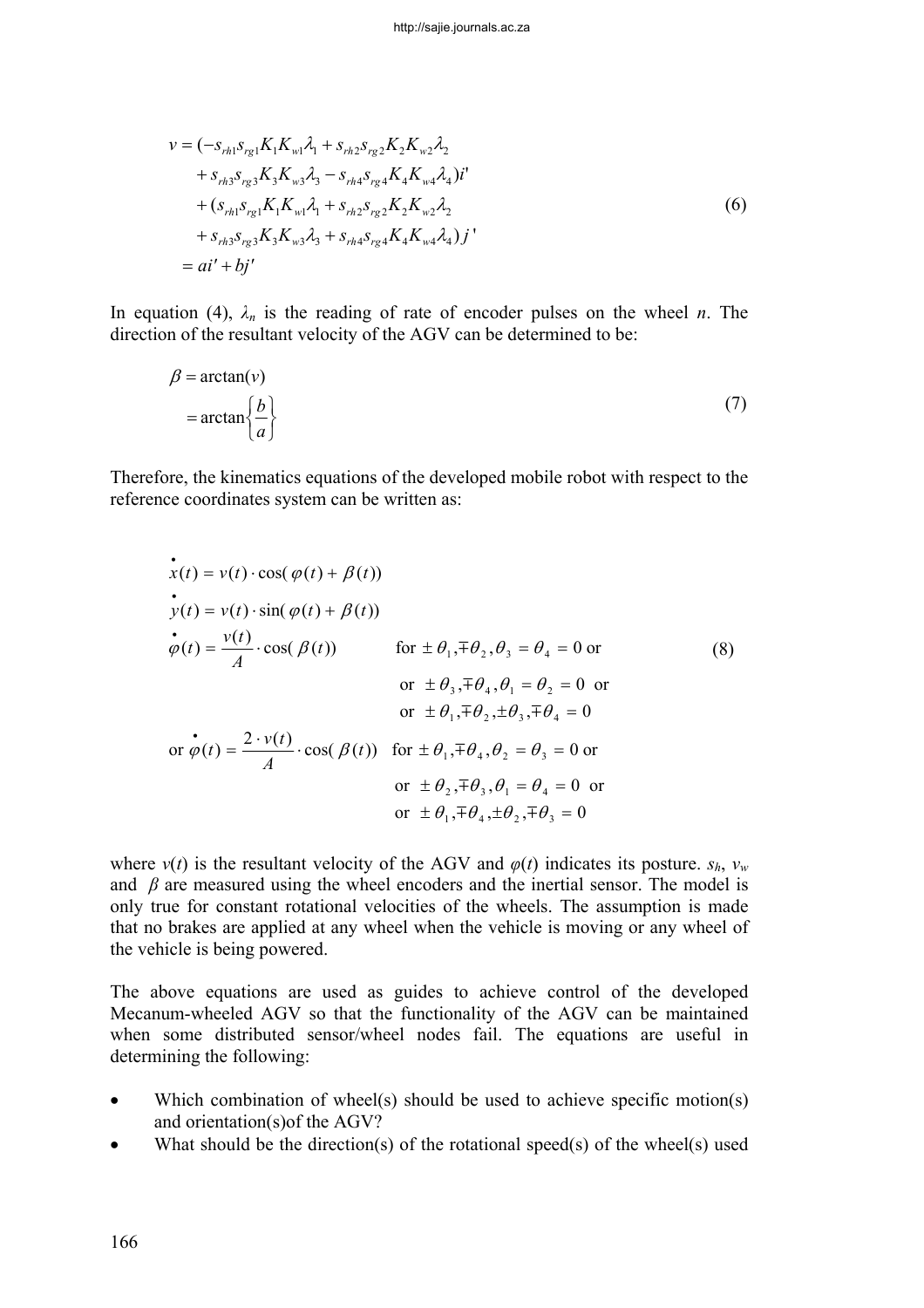to achieve specific motion(s) and orientation(s) of the AGV?

- Which other alternative wheel(s) can be used to achieve the same motion(s) and orientation(s) of the AGV in case some wheel node(s) have failed?
- Detection of wheel slip using the inertial sensor and the wheel encoders.

# **4. CONTROLLER AREA NETWORK FOR DISTRIBUTED CONTROL ARCHITECTURE**

Control architecture of the developed Mecanum-wheeled AGV is divided into timecritical and event-based control strategies. Control functions such as navigation and motion planning are time-critical, while control functions such as path planning and object avoidance are event-based.

In order to achieve reliable and adequate control of the mobile robot, CAN is implemented. CAN comprises of only layers 2 (Data Link Layer) and 1 (Physical Layer) of the International Standardization Organisation/Open Systems Interconnect (ISO/OSI) hierarchical layered structure [10], [11]. CAN allows time-critical sensor information and control signals to be transmitted with determinism [11]. Another advantage of using CAN is that its two-wire bus offers noise immunity because it uses differential voltage lines on the bus. CAN version 2.0 B specification, which can run at 125 KBits/s of data transfer is implemented. Figure 4 is a schematic of the hardware that is implemented on a CAN node.

The CAN message data frame which is used is the standard data frame, which consists of eleven message identifier bits and eight data bytes. All CAN protocol specifications are implemented by the MCP2515 CAN controller. These include CAN message frames, CAN bus and message error routines, CAN bus and bit timing logic and CAN message transmission and reception on bus. It interfaces with the local microprocessor via Serial Peripheral Interface  $(SPI<sup>TM</sup>)$ . In order to initiate communication on the SPI Interface, the PIC holds the **CS** pin (bold letter indicates an inverted signal) low until communication has been completed. Instruction and data are then driven out on the SO line (which is connected to the SI pin of MCP2515) on the rising edge of oscillator (SCK) pin. Data from the MCP2515 is then clocked in on the SI line on the falling edge of the SCK pin.

The last message to be sent on the CAN bus indicates the current AGV's task. CAN message identifiers indicate the priority of the message. Message priority is assigned according to descending values of the message identifiers. Figure 5 indicates specific messages that each node of the implemented CAN controller can initiate. General messages that can be initiated at each CAN node include: messages about the status of the error registers of each node, map

building messages, status of local sensors and local actuators. The mobile robot is controlled by synchronizing the software control programs on different CAN nodes that control and monitor the AGV's sensor and actuators respectively. Each CAN node has the ability to synchronize the distributed software control programs on different CAN nodes. The developed mobile robot can be controlled by any CAN node. This is desirable in case one node fails, the rest of the nodes can control the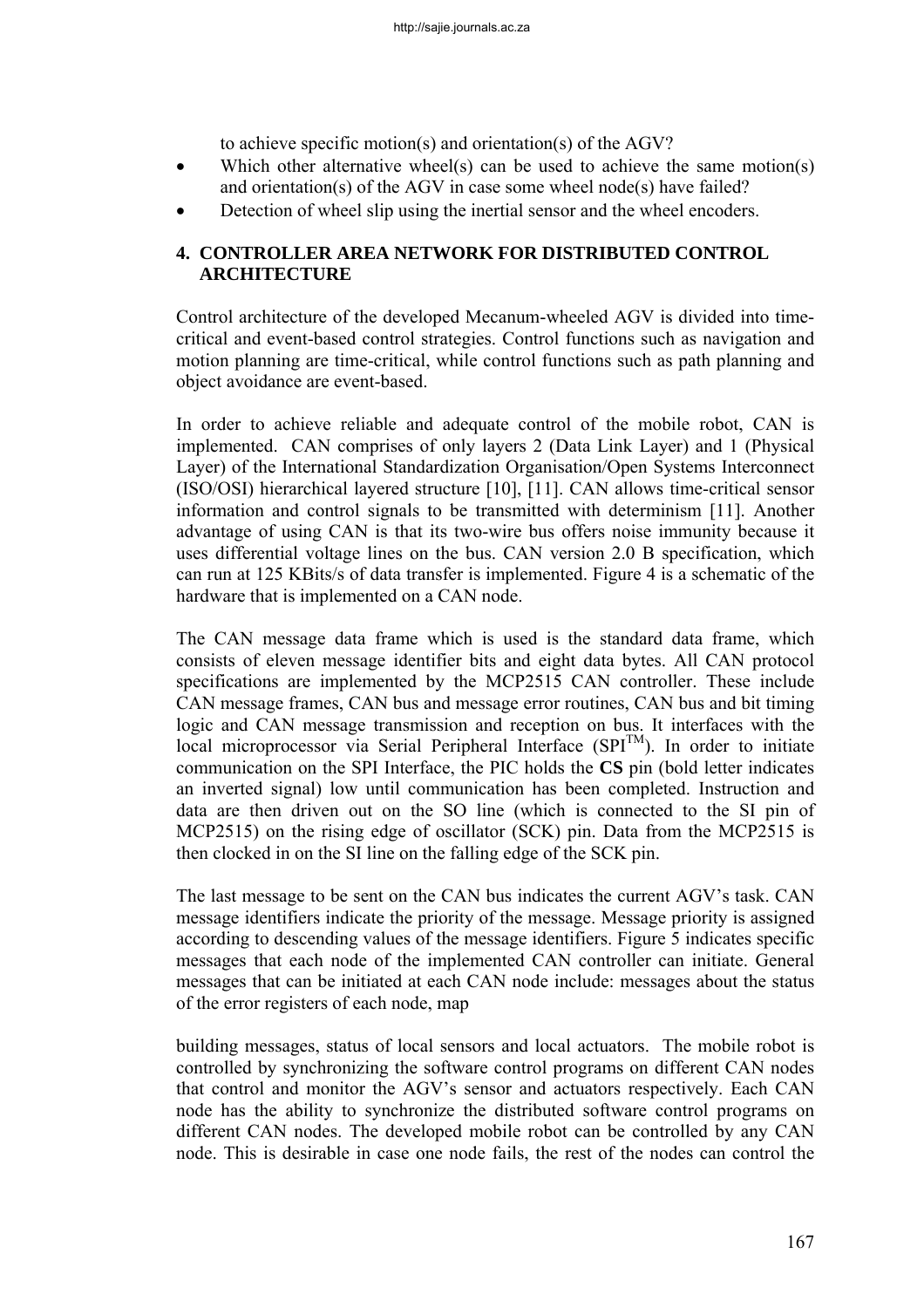

robot adequately to complete the desired tasks.

**Figure 4: CAN node hardware implemented on nodes.** 

Functions of each CAN node are to:

- transmit and receive messages to and from the CAN bus respectively; and/or
- control the local actuators using the feedback information from local sensors and/or remote sensors; and/or
- monitor the status of local sensors and/or send the local sensors' status on the CAN bus

The local microprocessor controls the local actuators and monitors the local sensors. It can control remote actuators and monitor remote sensors by sending and receiving correctly addressed messages on the CAN bus.

Four CAN nodes are used as wheel nodes. Each wheel node controls a set of wheels that is comprised of a normal wheel and a Mecanum wheel. A set of wheels are driven by a DC motor, which is in turn driven by a servo driver and a local microprocessor. Quadrature encoders are used as feedback sensors for the wheels. Nodes 1-4 are used to control each of the four sets of wheels. Nodes 5-8 are used to monitor outputs of the sensory circuits needed to achieve collision free and reliable working of the mobile robot. The first sensor node monitors the output from an inertial sensor. It is used to measure the translational and rotational motion of the AGV. It is also be used to measure the slip developed on the mobile

robot's wheels by comparing its output with the output of the wheels' encoders. The second sensor node is used to monitor the output of laser ranging systems, LMS291- S05 from SICK. This information is used for obstacle detection and avoidance. A third node is used for monitoring the AC RF sensor and the no load battery voltage circuitries. It is implemented to guide the robot to follow an RF wired signal buried on the ground i.e. for guided path following. This is used to guide the robot to the home position or the battery charging station. No load battery voltage sensor is used as a measure of the current power capacity of the battery. The fourth sensory node is used to monitor ultrasonic sensor which is used for obstacle detection and avoidance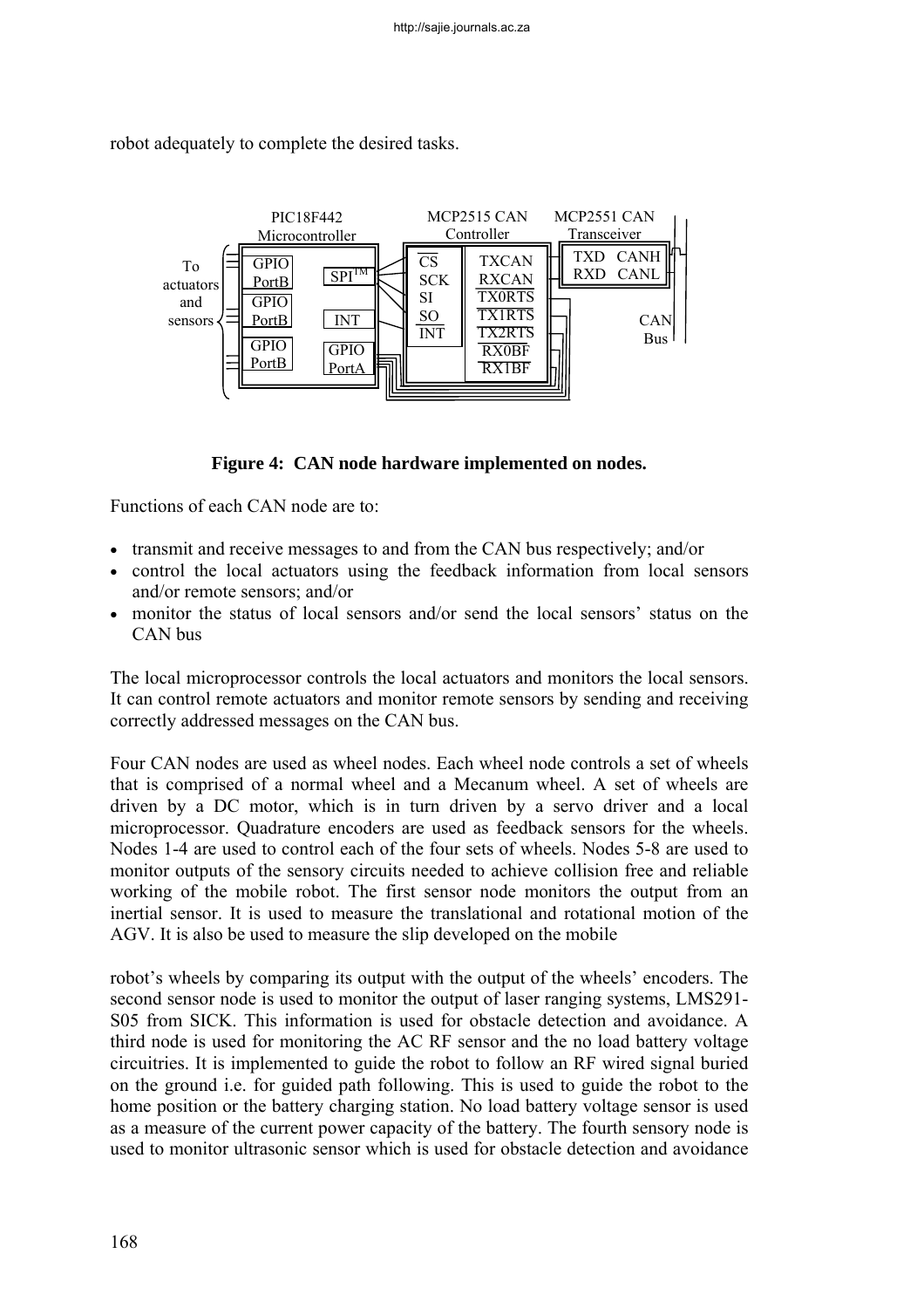in case the laser scanner node fails.



**Figure 5: Specific message structure of CAN nodes for Mecanum wheeled AGV** 



## **Figure 6: Sensory, actuation and distributed control architecture implementing MCP2515 CAN controller**

The nodes that are used on the distributed control architecture have the same general competency levels of controlling the AGV's motion and making the AGV to navigate without collision. This is different from the architecture proposed by Brooks, where each node or architectural layer has a different competency [12]. The advantage of this approach is that the system can be updated and controlled from any node. In the case that some nodes fail during the robot mission, other nodes have the competency to control the mobile robot in a safe manner. The nodes differ with specific competency levels, depending on whether nodes monitor a sensor or control an actuator. The functional structure of the different nodes can be seen in figure 6.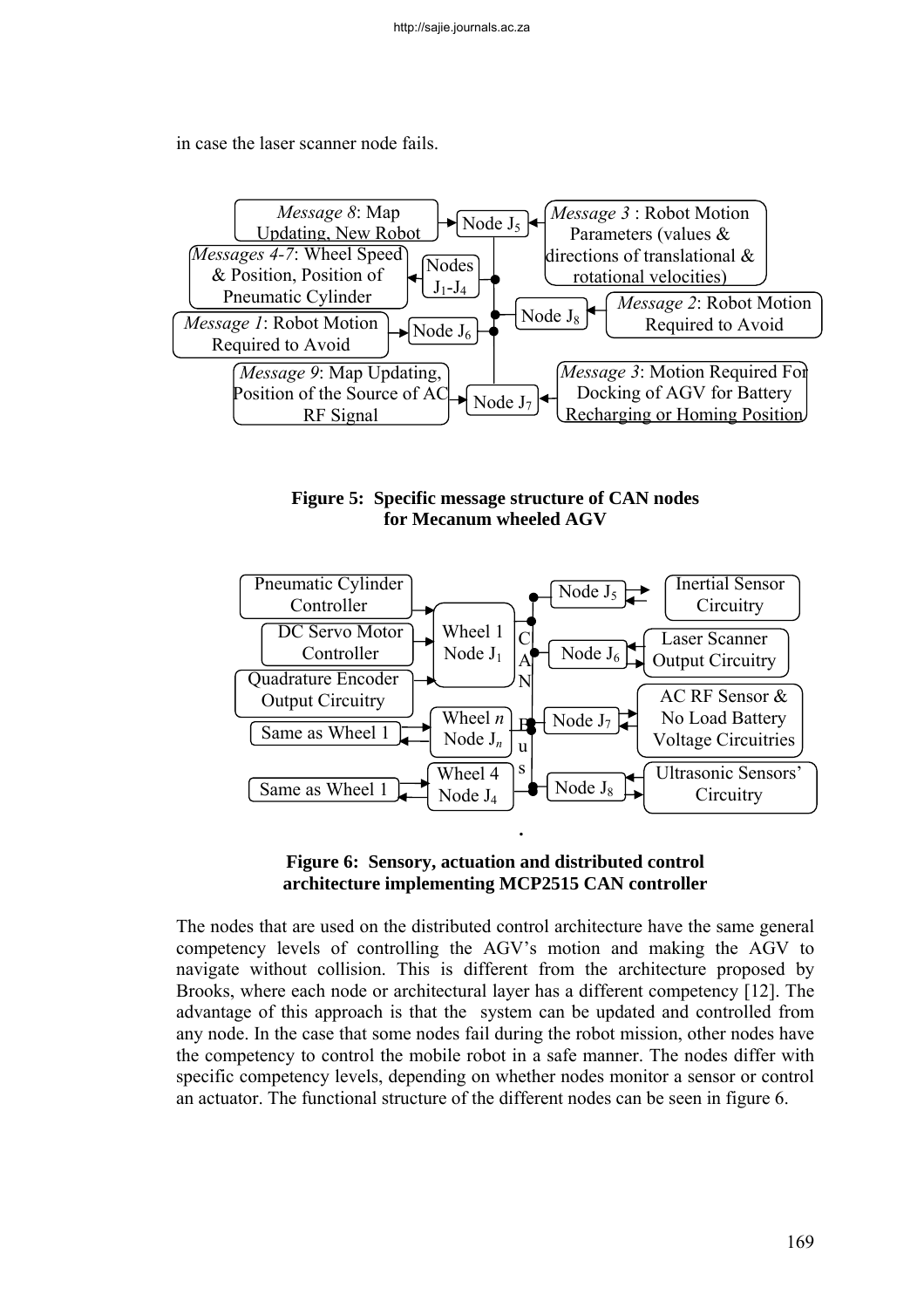### **5. RESULTS AND DISCUSSION**

The laser scanner is the default object detection sensor. In case a node attached to the laser scanner fails, the ultrasonic sensor is used as the backup object detection sensor. If both of these nodes fail, the robot is stopped until the CAN bus functionality of either one node has been fully recovered. If the node monitoring the inertial sensor fails, the node attached to the AC RF sensor circuitry can be used to guide the robot from one point to another. However, the AGV's motion is only restricted to the area where the AC RF signal can be detected until the node monitoring the inertial sensor has been fully recovered.

In case one of the nodes controlling the wheels fails, equation (8) is used to determine the appropriate combination of wheels which can produce the desired motion of the mobile robot. At least two wheels are required to achieve useful motion of the AGV. Tests were done with two wheel CAN nodes disabled, and either the laser scanner node or the ultrasonic sensor node disabled. Results indicate that the Mecanum wheeled AGV using distributed CAN nodes as implemented in this project, can adequately carry out its tasks when the nodes fail in that way. This represents the worst-case scenario. However, the motion of the AGV using only two wheel nodes is not as efficient as when using all four-wheel nodes.

There are three possible kinds of two wheels combinations that can simulate failure behaviour of two wheel nodes of CAN controller for the developed mobile robot as explained above. These are:

i) Two wheel nodes on the same side go into the bus-off nodes (e.g. $\theta_2$  and  $\theta_4$ ), and while the other two nodes on the other side are still error active or passive (e.g.  $\theta_1$  and  $\theta_3$ ). Equation 5 then becomes:

$$
v = (-s_{rh1} s_{rg1} K_1 K_{wl} \dot{\theta}_1 + s_{rh3} s_{rg3} K_3 K_{w3} \dot{\theta}_3) i' +
$$
  

$$
(s_{rh1} s_{rg1} K_1 K_{wl} \dot{\theta}_1 + s_{rh3} s_{rg3} K_3 K_{w3} \dot{\theta}_3) j'
$$
 (9)

The direction of rotational and translational velocities of the AGV can be seen in Figure 8 (a). The AGV loses all the diagonal translational motions.

Two diagonally opposite wheel nodes go into the bus-off nodes (e.g.  $\theta_2$  and  $\theta_3$ ), and while the other two diagonally opposite nodes are still error active or passive(e.g.  $\theta_1$  and  $\theta_4$ ). Equation 5 then becomes,

$$
v = (-s_{rh1} s_{rg1} K_1 K_{wl} \dot{\theta}_1 - s_{rh4} s_{rg4} K_4 K_{w4} \dot{\theta}_4) i' +
$$
  
(s\_{rh1} s\_{rg1} K\_1 K\_{wl} \dot{\theta}\_1 + s\_{rh4} s\_{rg4} \dot{K}\_4 K\_{w4} \theta\_4) j' (10)

The direction of rotational and translational velocities of the AGV can be seen in Figure 8 (b). The AGV loses all the lateral translational motions. The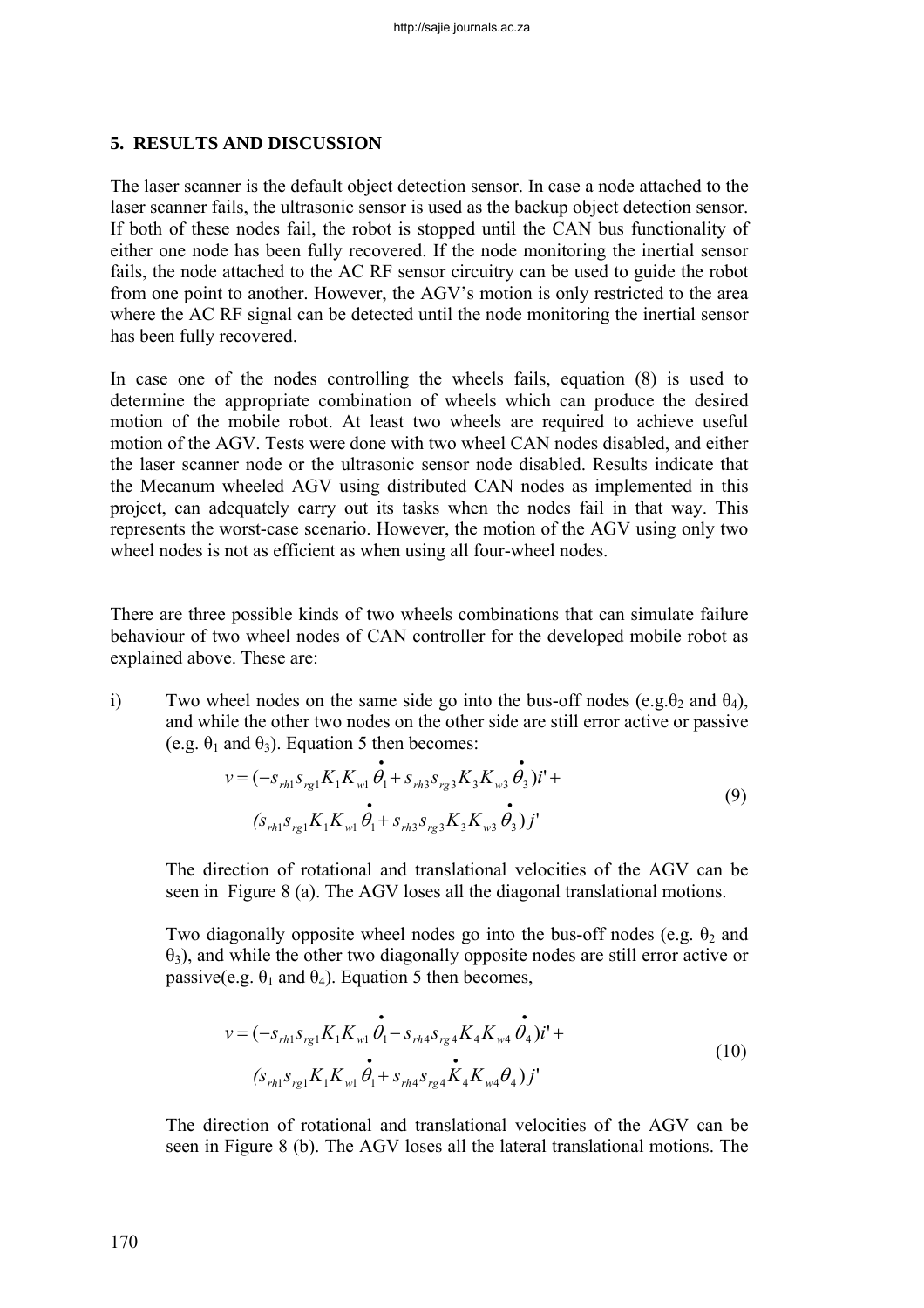resultant AGV motions are not effective because they produce a lot of friction. This state is highly undesirable and the robot must not function in this state for prolonged periods.

ii) Two back wheel nodes go into the bus-off nodes (e.g.  $\theta_3$  and  $\theta_4$ ), and while the two front nodes are still error active or passive (e.g.  $\theta_1$  and  $\theta_2$ ). Equation 5 then becomes

$$
v = (-s_{rh1} s_{rg1} K_1 K_{wl} \dot{\theta}_1 + s_{rh2} s_{rg2} K_2 K_{w2} \dot{\theta}_2) i' +
$$
  
(s\_{rh1} s\_{rg1} K\_1 K\_{wl} \dot{\theta}\_1 + s\_{rh2} s\_{rg2} K\_2 K\_{w2} \dot{\theta}\_2) j' (11)



**Figure 7: Directions of translational and rotational motions that can be achieved by any combination of two wheel nodes and other sensor nodes including one of the collision avoidance sensor node** 



---- Required AGV motion

**Figure 8: Typical strategy implemented to achieve required AGV movement when some nodes fail. In this case a lateral motion to the front left is required, but wheel nodes 2 and 4 have failed. The AGV rotates clockwise using only wheel node 1 until the required angular turn has been achieved, then it moves forwards in that direction using wheel nodes 1 and 3**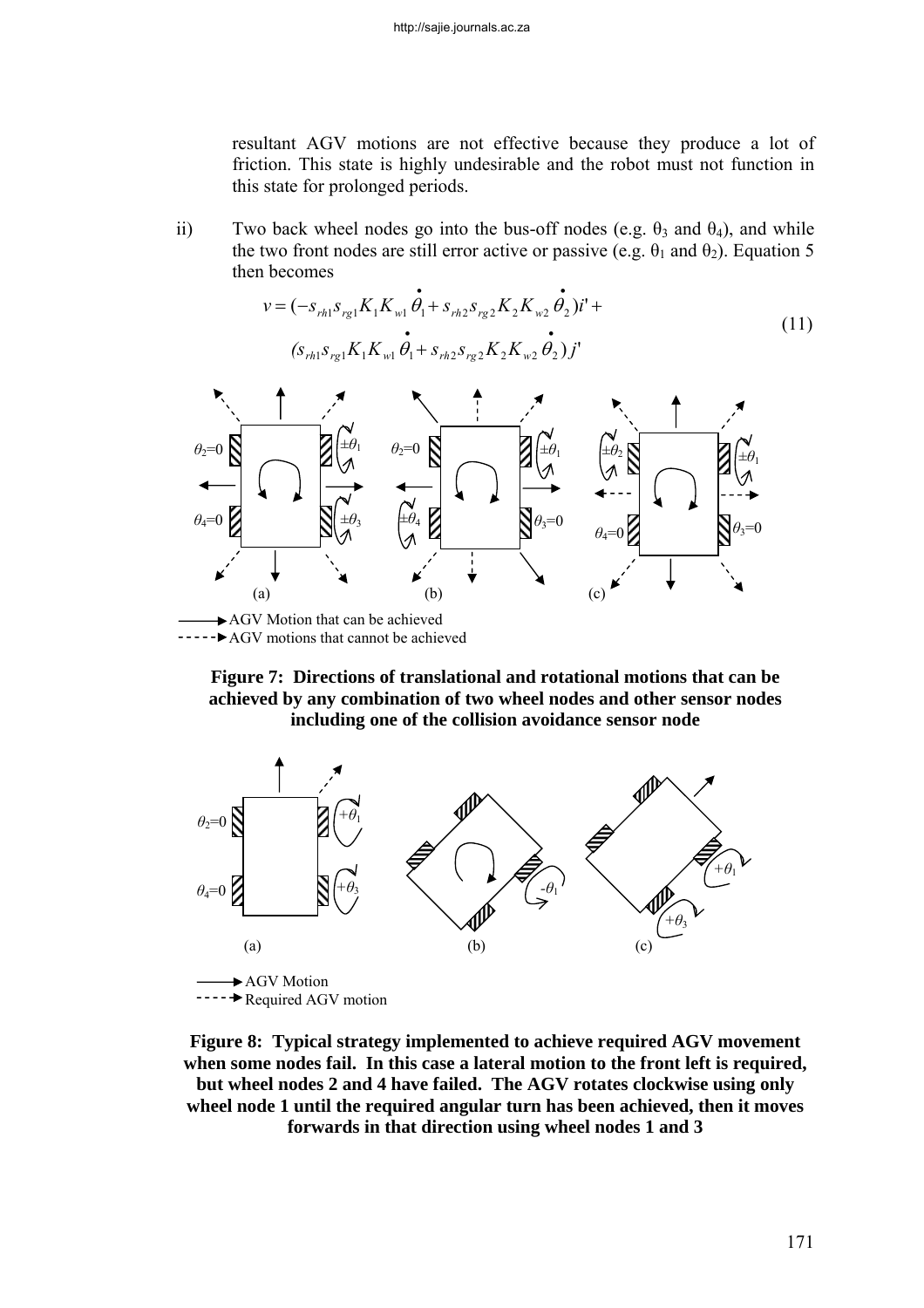The direction of rotational and translational velocities of the AGV can be seen in figure 8 (c). The AGV loses all the some lateral translational motions

By using the above equations and equations 7 and 8, the translational and rotational speed of the robot can be controlled to achieve the desired tasks, maintain partial omni-directionality and achieve collision free motion as shown in figure 7.

Typical strategy that is implemented in order to achieve the required AGV's movement when some node(s) fail for case (i) can be seen in figure 8. The figure also illustrate the advantage of distributed control system and the justification of the development of the mathematical functions of the developed AGV. In this case a lateral motion to the front left is required, but wheel nodes 2 and 4 have failed. The previous AGV motion was to the front. The AGV rotates clockwise using only wheel node 1 until the required angle of turn has been achieved. Then, it moves forwards in that direction using wheel nodes 1 and 3.

# **6. CONCLUSION**

A Mecanum-wheel AGV has been developed. The controller of the developed AGV implements distributed CAN controller. Distributed CAN controller improves the functionality and reliability of the developed AGV by using a distributed controller structure. The distributed controller architecture uses independent control nodes for each wheel of the vehicle, and independent monitoring nodes for each sensor of the developed robot. All the distributed nodes communicates on the CAN bus in order to achieve reliable working of the vehicle.

Real-time critical tasks such as controlling of actuators and monitoring of sensors are controlled by various dedicated CAN nodes. This minimizes the effect of control delay. Only the event-based tasks are synchronized through CAN bus. CAN bus timing has no noticeable effect on the real-time control of the developed robot.

# **7. REFERENCES**

- [1] **Kalpakjian, S. and Schmid, S. R.**, *Manufacturing Engineering and Technology*, Prentice-Hall, USA, 2000.
- [2] **Borenstein, J., Everett, H. R., Feng, L**., *Navigating Mobile Robot*, AK Peters, Wellesley, Massachusetts, 1996.
- [3] **Dubowsky, S., Genot, F., Godding, S., Kozono, H., Skwersky, A., Yu, H. and Yu, L**., PAAM – *A robotic Aid to the Elderly for Mobility Assistance and Monitoring: A Helping-Hand for the Elderly*, IEEE International Conference on Robotics and Automation, 2000.
- [4] **Stephen L. Dickeson and Brett D. Lapin**, *Control of an Omni-Directional Robotic Vehicle With Mecanum Wheels*, IEEE Proceedings of National Tele-Systems Conference, 1991, pp 323 –328.
- [5] **West, M. and Asada, H.,** 1997, *Design of Ball Wheel Mechanisms for Omnidirectional Vehicles With Full Mobility and Invariant Kinematics.* Journal of Mechanical Design, Vol. 119, 1997, pp153-161.
- [6] **Tzafetas, E. S., Mathieu, J. D. and Tzafetas, S.,** *Overview of Experimental*